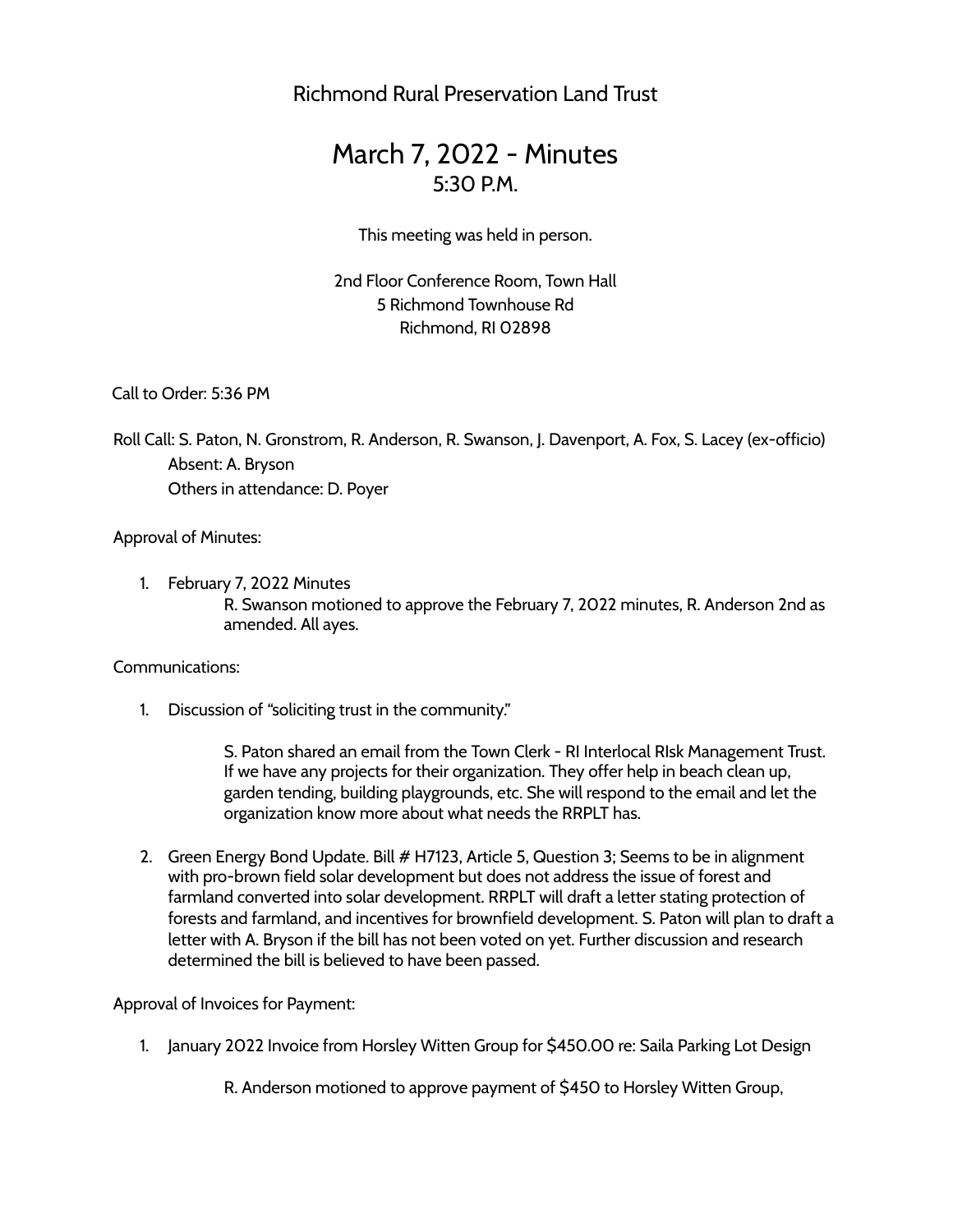### R.Swanson 2nd. All ayes.

#### Public Forum: None.

Note: Comments during Public Forum will only be heard and not acted upon by the Trustees. Section 42-46-6 of the Open Meetings Act, and Department of the Attorney General Advisory Opinions relevant to this item on any public body meeting agenda specifically prohibits the Board of Trustees from discussing, considering or acting on any topic, statement or question presented. The Board of Trustees may, if warranted, refer such matters to an appropriate committee, to another body or official, or *post the matter for consideration at a properly-noticed, future meeting.\**

#### Standing Updates and Reports:

- 1. Member Reports
	- a. S. Paton shared the results of the RI Land Trust Conservation & Stewardship Survey; a snapshot of Land Trusts throughout RI.
- 2. Budget Update
	- a. Donation received \$100. N. Gronstrom to write a thank you card and add to the supporter list.
- 3. Town Planner Report
	- a. S. Lacey shared that the Amended 2021 Comprehensive Community Plan was adopted February 15, 2022. It is currently in the process of becoming a certified state document. This certification provides benefits to the Town of Richmond; when state organizations operate in Richmond, they have a document to respect the Town's goals, policies, and processes.
	- b. Brief review of the Comprehensive Community Plan Implementation Program amongst the board.
- 4. Stewardship Subcommittee Update
	- a. Naming of the stream at the Crawley Preserve
		- D. Poyer shared there is an unnamed stream at the Crawely Preserve. She suggested naming it after Sandy Poirer - the first chair of the RRPLT. Sandy was instrumental in getting the RRPLT going and acquiring the first properties. D. Poyer suggested calling it "Sandy's Brook". The Board is in agreement and discussed ordering signage; 3 for "Sandy's Brook", and will add it to the map. D. Poyer will research signage and report back on price.
	- b. Reading and discussion of the draft letter to the abutting landowner at the Saila Preserve.

A.Bryson drafted a letter, S. Paton shared with the Board. Brief discussion and board feedback.

- c. Update on the Saila Preserve Trail Grant
	- S. Paton updated the board on receiving the grant and now has to go through official approval.
- d. Coordination of property walks / annual monitoring reports
- e. Coordination of trail mapping Tuesday the 14th of March
- 5. Property Acquisition Subcommittee Update
- 6. Communications / Outreach Subcommittee Update
	- a. D. Poyer to share the idea of recording Crawley Preserve History via walks and video
		- i. D. Poyer has a deep historical and ecological understanding of the Crawely Preserve and would like to preserve that once she's no longer an active part of Richmond. She thinks it would be nice to do a series of walks for groups; land trust; South Kingstown and Richmond. Town Council (invite SK as well) and other boards of Town, Friends of the Land Trust, and General Public - for the